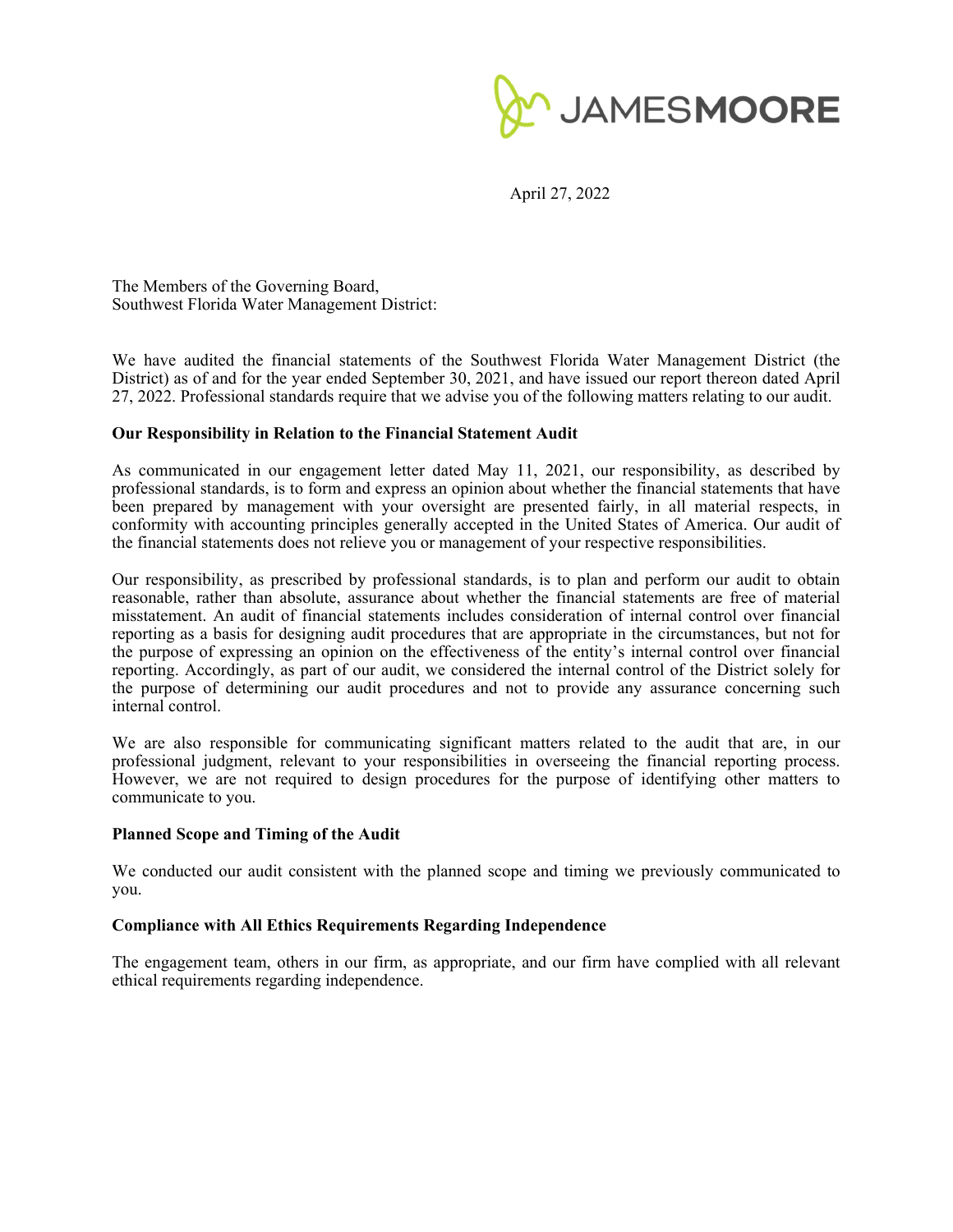Members of the Governing Board Southwest Florida Water Management District April 27, 2022 Page 2

## **Qualitative Aspects of the Entity's Significant Accounting Practices**

### *Significant Accounting Policies*

Management has the responsibility to select and use appropriate accounting policies. A summary of the significant accounting policies adopted by the District is included in Note 1 to the financial statements. As described in Note I, F to the financial statements the District implemented GASB 87, *Leases* during 2021. No matters have come to our attention that would require us, under professional standards, to inform you about (1) the methods used to account for significant unusual transactions and (2) the effect of significant accounting policies in controversial or emerging areas for which there is a lack of authoritative guidance or consensus.

### *Significant Accounting Estimates*

Accounting estimates are an integral part of the financial statements prepared by management and are based on management's current judgments. Those judgments are normally based on knowledge and experience about past and current events and assumptions about future events. Certain accounting estimates are particularly sensitive because of their significance to the financial statements and because of the possibility that future events affecting them may differ markedly from management's current judgments.

The most sensitive accounting estimates affecting the District's financial statements are:

Management's estimate of depreciation expense is based on the estimated useful lives of individual capital assets. We evaluated the key factors and assumptions used to develop the estimate and determined that it is reasonable in relation to the basic financial statements taken as a whole.

Management's estimates of estimated claims for self-insurance programs, other postemployment benefit obligation (OPEB), and net pension liability are based on actuarial valuations. We evaluated the key factors and assumptions used to develop the estimated claims, obligations, and net pension liability and determined that they are reasonable in relation to the financial statements taken as a whole.

### *Financial Statement Disclosures*

Certain financial statement disclosures involve significant judgment and are particularly sensitive because of their significance to financial statement users. The most sensitive disclosures affecting the District's financial statements relate to:

The District's cash and investments note to the financial statements describes the District's policies related to interest rate risk, credit risk, custodial credit risk and concentration of credit risk. This note also details the various investment holdings of the District and provides information on the credit ratings and estimated maturities of the securities included in the portfolio.

The District's commitments and contingencies note to the financial statements discloses how the unrestricted fund balances will be expended in the upcoming fiscal year.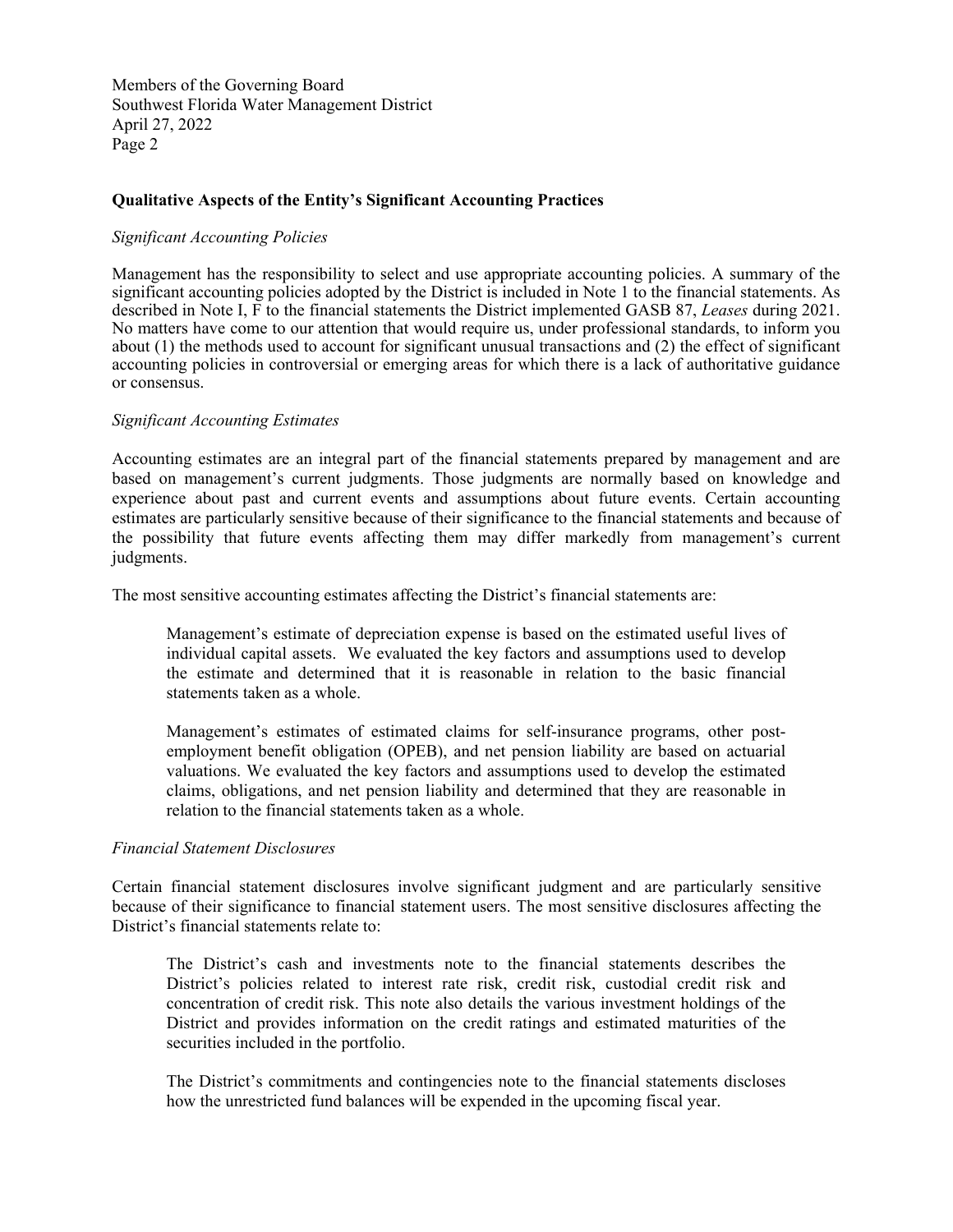Members of the Governing Board Southwest Florida Water Management District April 27, 2022 Page 3

> The District's disclosure of the net pension liability in the retirement plans note to the financial statements summarizes the District's share of the net pension liability from the Florida Retirement System (FRS) as calculated by the FRS Plan's independent actuary.

> The District's disclosure of the other post-employment benefits (OPEB) in the retirement plans note to the financial statements summarizes basic information regarding the District's OPEB liability and the funded status.

# **Significant Difficulties Encountered during the Audit**

We encountered no significant difficulties in dealing with management relating to the performance of the audit.

## **Uncorrected and Corrected Misstatements**

For purposes of this communication, professional standards require us to accumulate all known and likely misstatements identified during the audit, other than those that we believe are trivial, and communicate them to the appropriate level of management. Further, professional standards require us to also communicate the effect of uncorrected misstatements related to prior periods on the relevant classes of transactions, account balances or disclosures, and the financial statements as a whole and each applicable opinion unit. There were no uncorrected financial statement misstatements whose effects in the current and prior periods, as determined by management, are immaterial, both individually and in the aggregate, to the financial statements taken as a whole.

In addition, professional standards require us to communicate to you all material, corrected misstatements that were brought to the attention of management as a result of our audit procedures. There were no misstatements identified by us as a result of our audit procedures that were material, either individually or in the aggregate, to the financial statements taken as a whole or applicable opinion units.

### **Disagreements with Management**

For purposes of this letter, professional standards define a disagreement with management as a matter, whether or not resolved to our satisfaction, concerning a financial accounting, reporting, or auditing matter, which could be significant to the District's financial statements or the auditors' report. No such disagreements arose during the course of the audit.

### **Representations Requested from Management**

We have requested certain written representations from management, which are included in the management representation letter dated April 27, 2022.

### **Management's Consultations with Other Accountants**

In some cases, management may decide to consult with other accountants about auditing and accounting matters. Management informed us that, and to our knowledge, there were no consultations with other accountants regarding auditing and accounting matters.